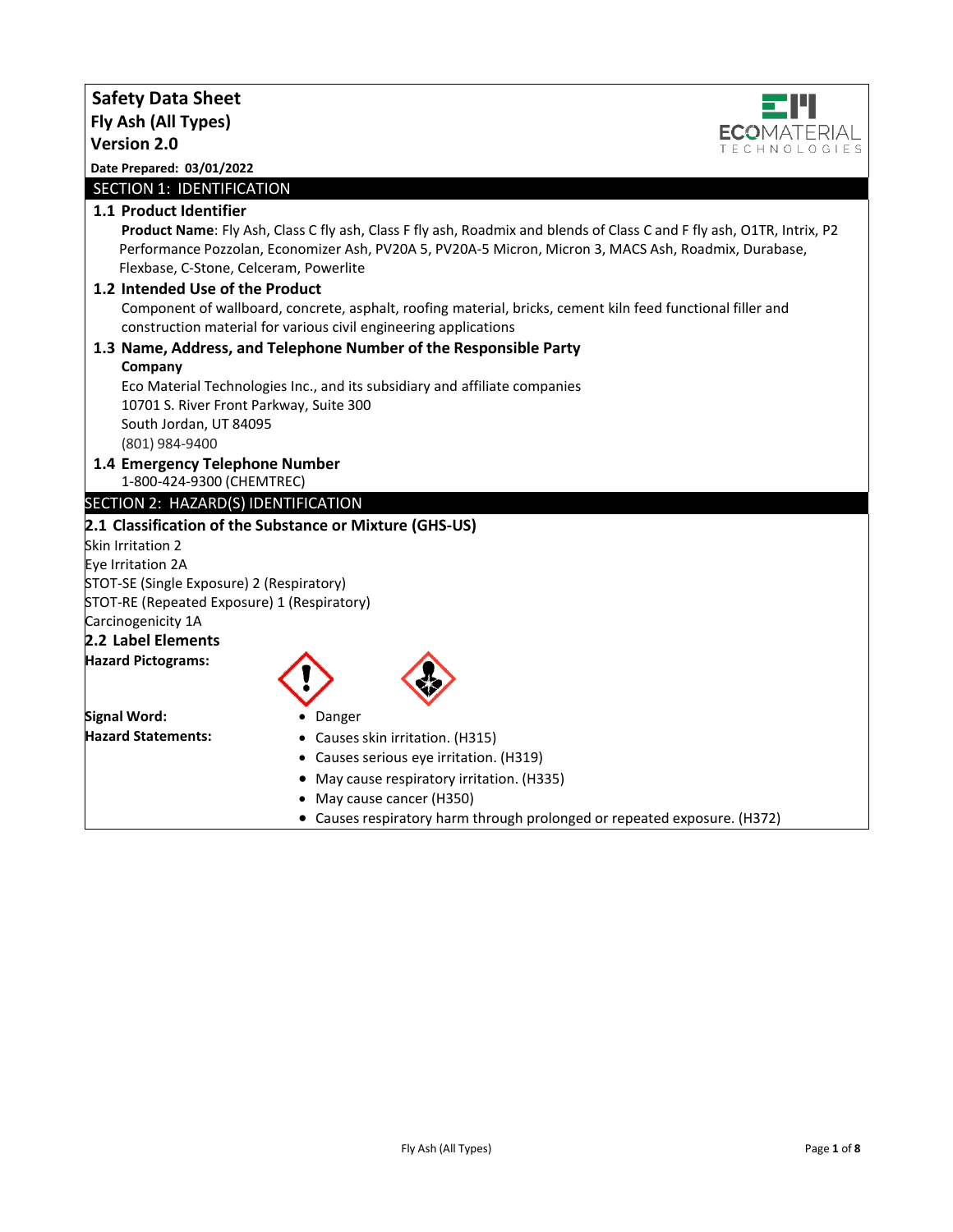| Precautionary | • Do not handle until all safety precautions have been read and understood. (P202)                                                                                                                 |
|---------------|----------------------------------------------------------------------------------------------------------------------------------------------------------------------------------------------------|
| Statements:   | • Avoid breathing dust. (P261)                                                                                                                                                                     |
|               | • Wash hands, forearms, and other exposed areas thoroughly after handling. (P264)                                                                                                                  |
|               | • Wear protective gloves, protective clothing, and eye protection. $(P280)$                                                                                                                        |
|               | • IF SWALLOWED: Rinse mouth. Do NOT induce vomiting. (P301) (P330) (P331)                                                                                                                          |
|               | • IF ON SKIN (OR HAIR): Remove all contaminated clothing immediately. Rinse skin<br>with water/shower. (P303) (P353) (P361)                                                                        |
|               | • IF INHALED: Remove person to fresh air and keep at rest in a position comfortable for<br>breathing. (P304) (P340)                                                                                |
|               | • IF IN EYES: Rinse cautiously with water for at least 15 minutes. Remove contact<br>lenses if present and easy to do. Continue rinsing until pain or irritation subsides.<br>(P305) (P338) (P351) |
|               | • If symptoms persist: Get medical advice/attention. (P308) (P313)                                                                                                                                 |
|               | • Remove contaminated clothing and wash before re-use. (P362) (P364)                                                                                                                               |
|               |                                                                                                                                                                                                    |
|               |                                                                                                                                                                                                    |

# **2.3 Other Hazards**

Exposure may aggravate those with pre-existing eye, skin, or respiratory conditions. Repeat inhalation exposuremay cause obstructive pulmonary disease, chronic bronchitis, silicosis, and cancer.



**2.4 California Proposition 65: WARNING:** CANCER—[www.P65Warnings.ca.gov](http://www.p65warnings.ca.gov/) 

# SECTION 3: COMPOSITION/INFORMATION ON INGREDIENTS

**3.1 Description of Product**

Fly Ash—All Types

# **3.2 Mixture Ingredients and Hazard Classification**

| Ingredient                                                                   | <b>Product Identifier</b><br>(CAS No.) | % (w/w)                                   | <b>Hazard Classification (GHS-US)</b>                                                                                                                                                                 |  |
|------------------------------------------------------------------------------|----------------------------------------|-------------------------------------------|-------------------------------------------------------------------------------------------------------------------------------------------------------------------------------------------------------|--|
| Fly ash combustion<br>residue (amorphous<br>lcalcium-aluminum<br>silicates)* | 68131-74-8                             | $70 - 90$                                 | • Skin Irritation 2, H315<br>Eye Irritation 2A, H319<br>$\bullet$<br>• STOT-SE (Single Exposure) 3 (Respiratory),<br>H332<br>STOT-RE (Repeated Exposure) 1 (Respiratory),<br>$\bullet$<br>H373        |  |
| Crystalline silica                                                           | 14808-60-7                             | < 16<br>< 2.1<br>(respirable<br>fraction) | • STOT-RE (Repeated Exposure) 1 (Respiratory),<br>H373<br>• Carcinogenicity $1$ (H350)                                                                                                                |  |
| Calcium oxide                                                                | 1305-78-8                              | < 30                                      | Skin Irritation 2, H315<br>$\bullet$<br>Eye Irritation 1, H320<br>$\bullet$                                                                                                                           |  |
| Potassium oxide                                                              | 12136-45-7                             | $1 - 5$                                   | Skin Irritation 2, H315<br>٠<br>• Eye Irritation 2A, H319                                                                                                                                             |  |
| Phosphorus pentoxide                                                         | 1314-56-3                              | < 2                                       | Skin Corrosivity 1, H313<br>$\bullet$<br>• Eye Irritation 1, H319<br>$*$ Fluggh and other CCDs are UVCD substances (substance of unknown ary prioble composition ar biological). Fluggh is defined by |  |

\*Fly ash and other CCPs are UVCB substances (substance of unknown or variable composition or biological). Fly ash is defined by the U.S. EPA as: "The residuum from the burning of a combination of carbonaceous materials. The following elements may be present as oxides: aluminum, calcium, iron, magnesium, nickel, phosphorus, potassium, silicon, sulfur, titanium, and vanadium." The exact composition of fly ash is dependent on the fuel source and flue additives composed of many constituents. The classification of the final substance is dependent on the presence of specific identified oxides as well as other trace elements.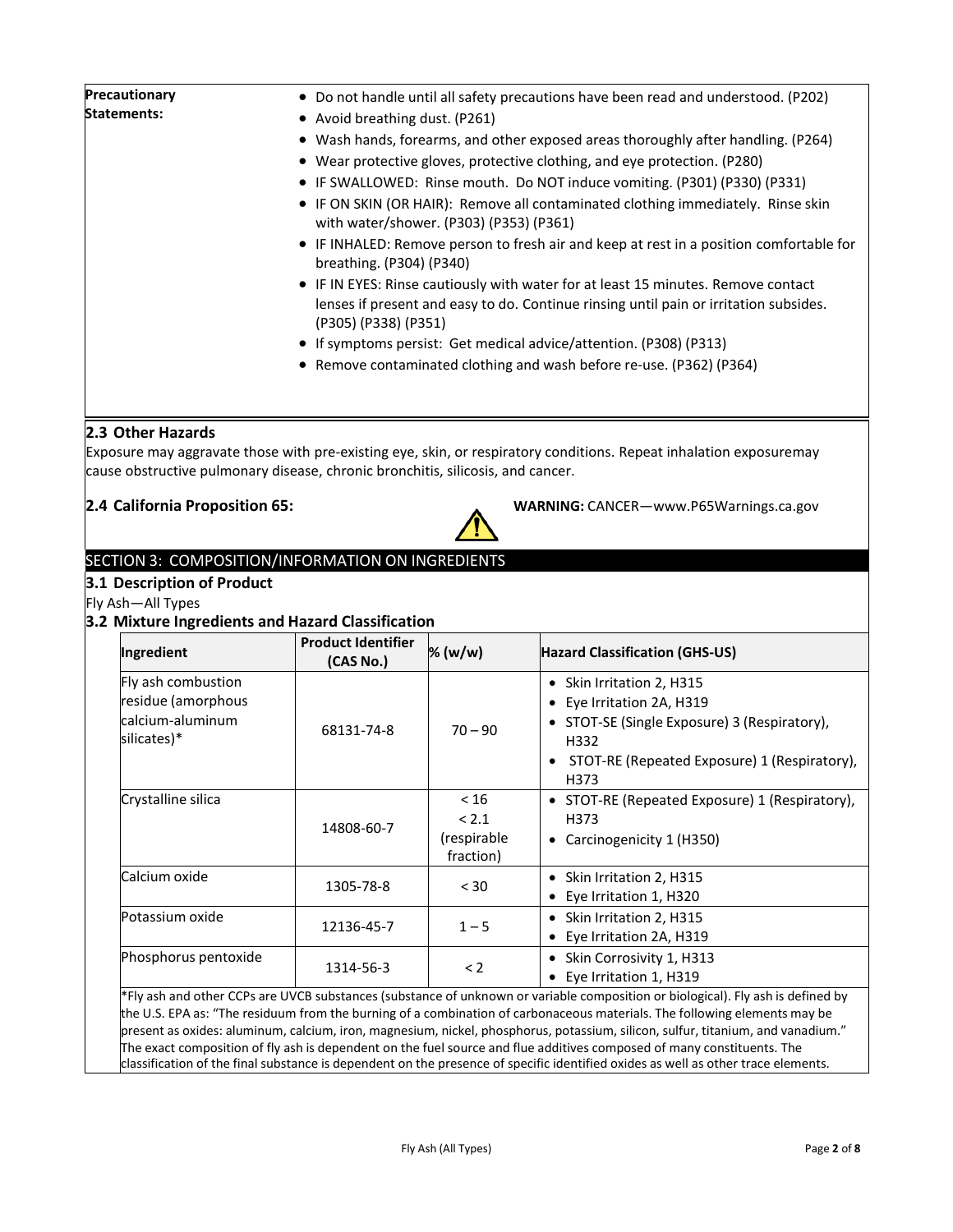# SECTION 4: FIRST AID MEASURES

# **4.1 Description of First Aid Measures**

**General:** Never give anything by mouth to an unconscious person. Any person who is experiencing symptoms of injury or illness should be moved to a comfortable area with fresh air, and the label or SDS of this material reviewed. If feeling unwell, seek medical advice.

**Inhalation:** Move person to fresh air. Provide drinking water, if conscious, to flush mouth and irrigate upper respiratory tract. Seek medical attention if pain, coughing or other symptoms do not subside.

**Eye Contact:** If the exposed person experiences burning eye irritation due to dust exposure, careful flushing with clean water should continue for at least 15 minutes. If contact lenses are present, they should be removed after flushing if easy to do. Continue flushing. Obtain medical attention if irritation persists.

**Skin:** Flush skin with plenty of water until irritation subsides. If irritation persists, obtain medical assistance. Wash contaminated clothing before re-use.

**Ingestion:** Ingestion of this material is not an expected route of exposure. Rinsing mouth with water is appropriate.

### **4.2 Most Important Symptoms and Effects—Both Acute and Delayed**

**General:** The most important symptoms and effects from exposure to this material after contact with dust are eye and skin irritation. Breathing dust can cause respiratory irritation and respiratory system chronic illness if significant exposures occur repeatedly.

**Inhalation:** The immediate acute response to dust inhalation is respiratory system irritation. Upon repeated dust exposure at levels exceeding regulatory limits, crystalline silica content of the dust may cause delayed or chronic respiratory illnesses, including silicosis and cancer.

**Eye Contact:** Exposures of the eyes to dust may result in irritation, which must be treated immediately with first aid (Section 4) followed by medical attention if irritation persists.

**Skin Contact:** Skin contact can cause irritation.

# **4.3 Indication of Immediate Medical Attention and Special Treatment**

Any time symptoms of eye or respiratory irritation occur, immediate first aid should be provided as described in Section 4.1, and medical attention should be obtained if irritation persists.

## SECTION 5: FIRE-FIGHTING MEASURES

#### **5.1 Extinguishing Media**

**Suitable Extinguishing Media:** Use extinguishing media appropriate for surrounding fire. Material is notcombustible.

### **5.2 Special Hazards Arising from the Substance or Mixture**

**Fire Hazard:** Not combustible. **Explosion Hazard:** Material is not explosive. **Reactivity:** Material is not reactive.

#### **5.3 Advice for Firefighters**

Not applicable.

### SECTION 6: ACCIDENTAL RELEASE MEASURES

#### **6.1 Personal Precautions, Protective Equipment, and Emergency Procedures**

 **General Measures:** Do not breathe dust. Do not get dust in eyes or on skin.

**6.1.1. For Non-Emergency Personnel**

 **Protective Equipment:** Use appropriate personal protective equipment (PPE).

 **Emergency Procedures:** Evacuate unnecessary personnel.

**6.1.2. For Emergency Personnel**

 **Protective Equipment:** Equip responders and clean-up personnel with proper protection, including appropriate clothing, eye and face protection. Respiratory protection should be used as necessary to prevent dust exposure.

 **Emergency Procedures:** Ventilate area if dust is generated.

## **6.2 Environmental Precautions**

Reuse material as appropriate to avoid disposal.

### **6.3 Methods and Material for Containment and Clean-Up**

 **Containment:** Contain and collect as any solid. Avoid actions that cause dust to become airborne. Do not breathe dust, and do not allow large quantities of dust or wetted material to contact skin or eyes.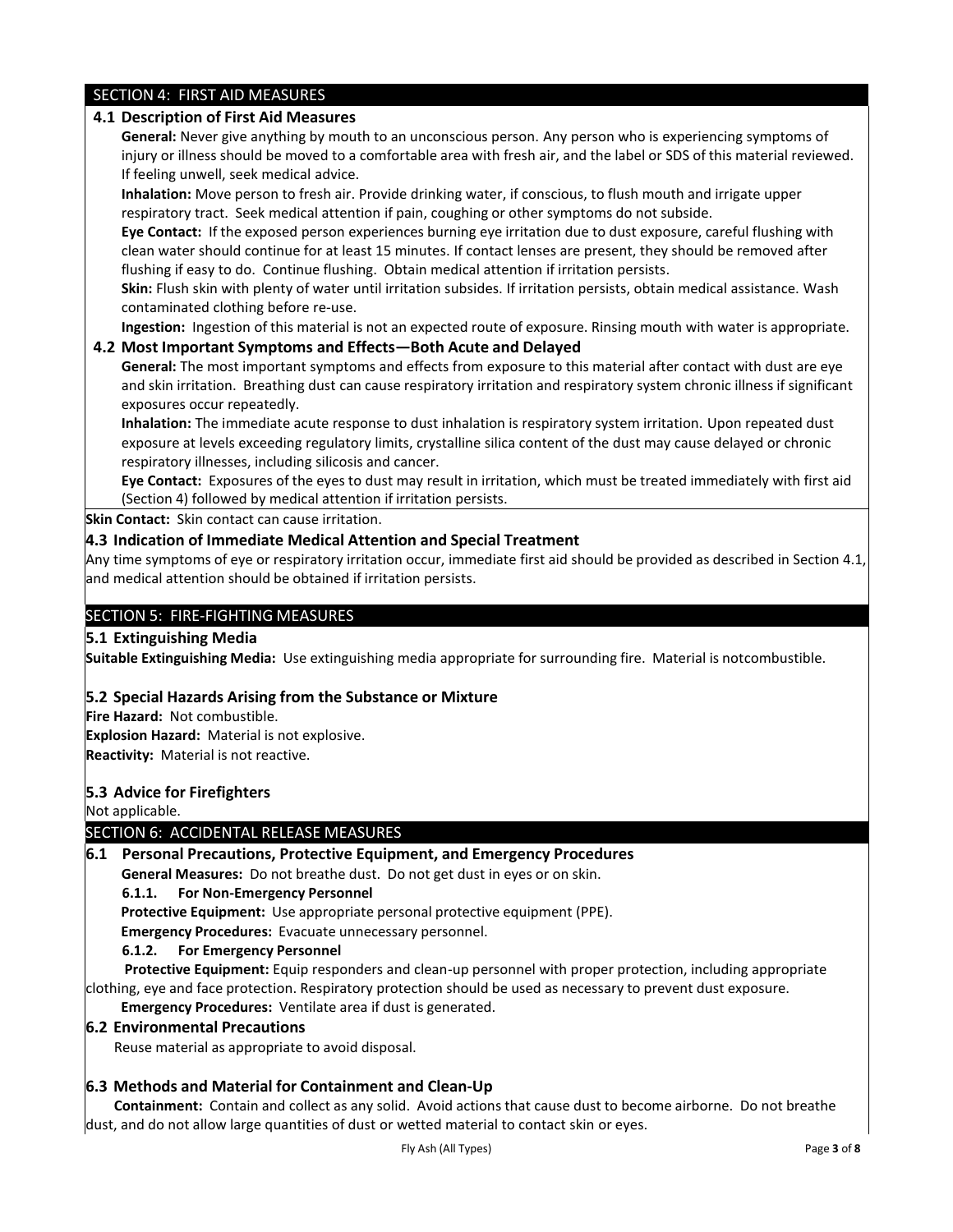See Section 8. Exposure Controls and Personal Protection. For waste management information, refer to Section 13.

## SECTION 7: HANDLING AND STORAGE

#### **7.1 Precautions for Safe Handling**

 **Additional Hazards when Processed:** Dust will be generated when transferring this material. Use engineered controls and other practices to control dust. Personal Protective Equipment (PPE) described in Section 8 should beused as necessary.

 **Hygiene Measures:** Handle in accordance with good industrial hygiene and safety procedures. Wash hands and other exposed areas with mild soap and water before eating, drinking or smoking, and again when leaving work.

#### **7.2 Conditions for Safe Storage, Including any Incompatibilities**

Not applicable.

**7.3 Specific End-Use(s)**

No applicable limits.

#### SECTION 8: EXPOSURE CONTROLS/PERSONAL PROTECTION

#### **8.1 Exposure Limits**

The following exposure limits are based on a time-weighted full-shift exposure, unless otherwise noted.

| Ingredient                                                                                 | OSHA PEL $(1)$                                                 | $ACGIH-TLV(2)$                                                    | <b>Other</b>                                         |
|--------------------------------------------------------------------------------------------|----------------------------------------------------------------|-------------------------------------------------------------------|------------------------------------------------------|
| Fly ash combustion<br>residues <sup>(3)</sup> (amorphous<br>calcium-aluminum<br>silicates) | $15 \text{ mg/m}^3$ (total)<br>$5 \text{ mg/m}^3$ (respirable) | $10 \text{ mg/m}^3$ (total)<br>$3$ mg/m <sup>3</sup> (respirable) |                                                      |
| Crystalline silica <sup>(3)</sup><br>(respirable fraction)                                 | $50 \mu g/m^3$ (respirable)                                    | $0.025$ mg/m <sup>3</sup> (respirable)                            | $0.05$ mg/m <sup>3</sup> (respirable) <sup>(4)</sup> |
| Calcium oxide                                                                              | $5 \text{ mg/m}^3$ (total)                                     | $2 \text{ mg/m}^3$ (total)                                        | 2 mg/m <sup>3</sup> (total) <sup>(4)</sup>           |

| Ingredient           | $OSHA$ PEL $^{(1)}$                 | $ACGIH-TLV(2)$                | Other                                              |
|----------------------|-------------------------------------|-------------------------------|----------------------------------------------------|
| Potassium oxide      | $2 \text{ mg/m}^3$ (total, ceiling) | $2$ mg/m <sup>3</sup> (total) | $2 \text{ mg/m}^3$ (total, ceiling) <sup>(4)</sup> |
| Phosphorus pentoxide | None Established                    | None Established              |                                                    |

*fn(1)* OSHA PEL (Permissible Exposure Level) at 29 CFR 1910.1000)

*fn(2)* ACGIH-TLV (American Conference of Governmental Industrial Hygienists-Threshold Limit Values 2018)

*fn(3)* Crystalline silica is regulated by OSHA as Respirable Crystalline Silica (RCS) [29 CFR 1910.1053]. The amount of RCS in fly ashhas been determined to be less than 4%.

*fn(4)* NIOSH REL (National Institute for Occupational Safety and Health Recommended Exposure Limit)

#### **8.2 Exposure Controls**

**Appropriate Engineering Controls:** Emergency eyewash equipment should be available in the immediate vicinity ofany potential exposure. Use local exhaust or other suppression methods to maintain dust levels below exposure limits. **Personal Protective Equipment:** Protective goggles or safety glasses, gloves, protective clothing. Wear respiratory protection if dust is present when transferring or processing.



**Hand Protection:** Protective gloves as appropriate to prevent irritation and other hand injuries.

**Eye and/or Face Protection:** Approved safety glasses, goggles, and/or face-shield.

**Skin and Body Protection:** Appropriate work clothing and footwear should be worn.

**Respiratory Protection:** If exposure limits may be exceeded or irritation is experienced, approved respiratoryprotection should be worn in accordance with OSHA Respiratory Protection Standard [29 CFR 1910.134].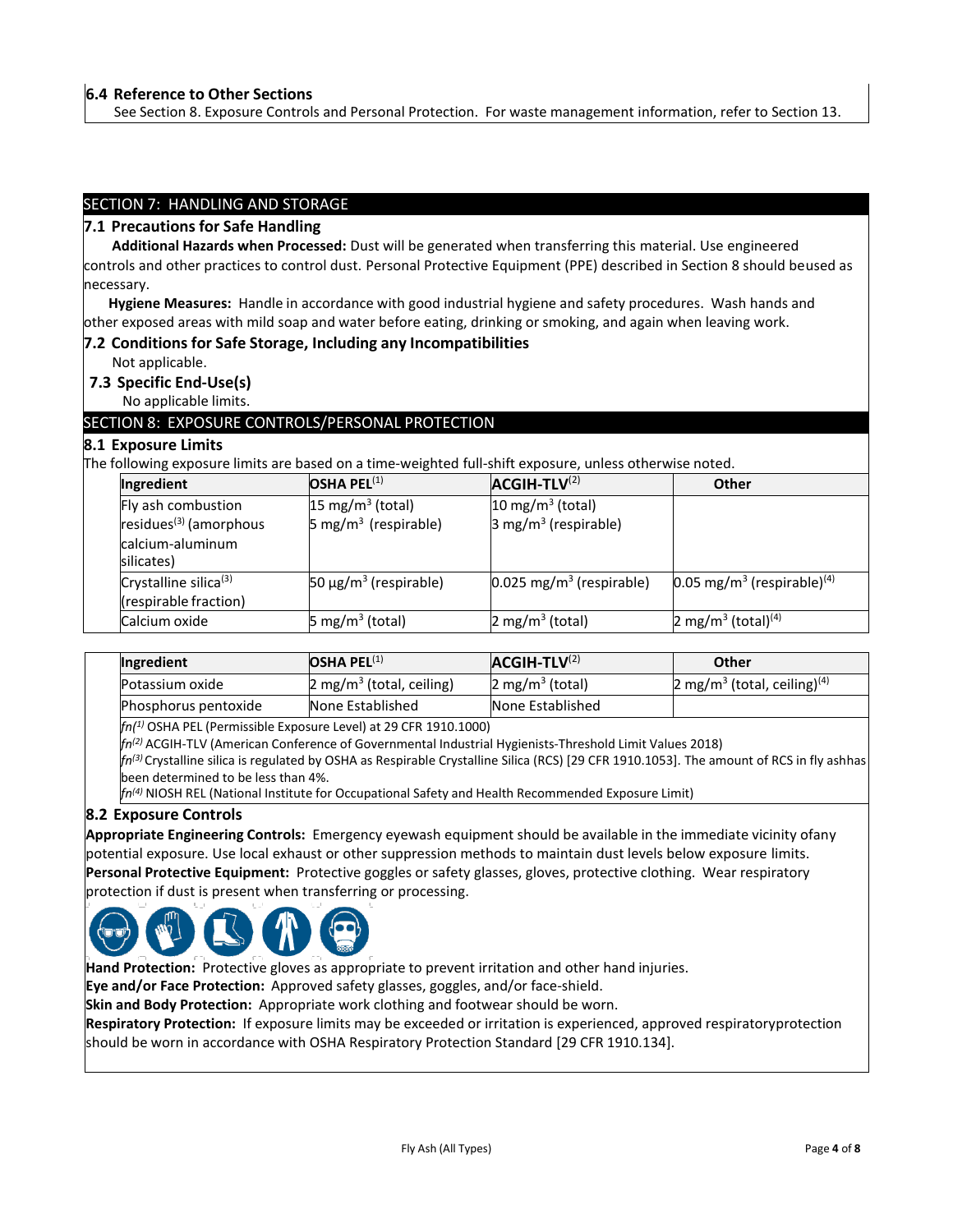# SECTION 9: PHYSICAL AND CHEMICAL PROPERTIES

# **9.1 Information on Basic Physical and Chemical Properties**

| Physical State: Granular solid.                           | Lower Flammable Limit: Not applicable. Upper               |  |  |
|-----------------------------------------------------------|------------------------------------------------------------|--|--|
| Appearance: Flowable material-Various colors (gray totan) | <b>Flammable Limit:</b> Not applicable. Vapor              |  |  |
| <b>Odor:</b> Essentially odorless.                        | <b>Pressure:</b> Not applicable.                           |  |  |
| Odor Threshold: Not applicable.                           | Relative Vapor Density at 20° C: Not applicable.           |  |  |
| $pH: < 11$ (in water)                                     | <b>Relative Density: Not applicable. Specific</b>          |  |  |
| <b>Evaporation Rate: Not applicable.</b>                  | Gravity: $2.2 - 2.8$ Solubility: Slightly                  |  |  |
| <b>Melting Point: Not applicable.</b>                     | soluble in water.                                          |  |  |
| <b>Freezing Point: Not applicable.</b>                    | Partition Coefficient-N-Octanol/Water: Notapplicable.      |  |  |
| <b>Boiling Point: Not applicable.</b>                     | Viscosity: Not applicable.                                 |  |  |
| <b>Flashpoint:</b> Not applicable.                        | <b>Explosion Data-Sensitivity to Mechanical Impact:</b>    |  |  |
| Auto-Ignition Temperature: Not applicable.                | Not applicable.                                            |  |  |
| Decomposition Temperature: Not applicable.                | <b>Explosion Data-Sensitivity to Static Discharge: Not</b> |  |  |
| Flammability (solid, gas): Not applicable.                | applicable.                                                |  |  |
|                                                           |                                                            |  |  |

# SECTION 10: STABILITY AND REACTIVITY

### **10.1 Reactivity**

Hazardous reactions are not expected to occur under normal conditions.

### **10.2 Chemical Stability**

Stable.

# **10.3 Possibility of Hazardous Reactions**

Hazardous polymerization or other reactions are not expected. For gas generation, see 10.6.

#### **10.4 Conditions to Avoid**

Material can become airborne in moderate winds. Dry material should be stored in silos or other structures.Material stored outdoors should be covered or dampened to reduce dusting.

#### **10.5 Incompatible Materials**

Not applicable.

### **10.6 Hazardous Decomposition Products**

Not expected under normal conditions. Wetted material, which contains ammonia, may release ammonia gas, whichmay result in nuisance odor or potential harmful exposure in a confined area.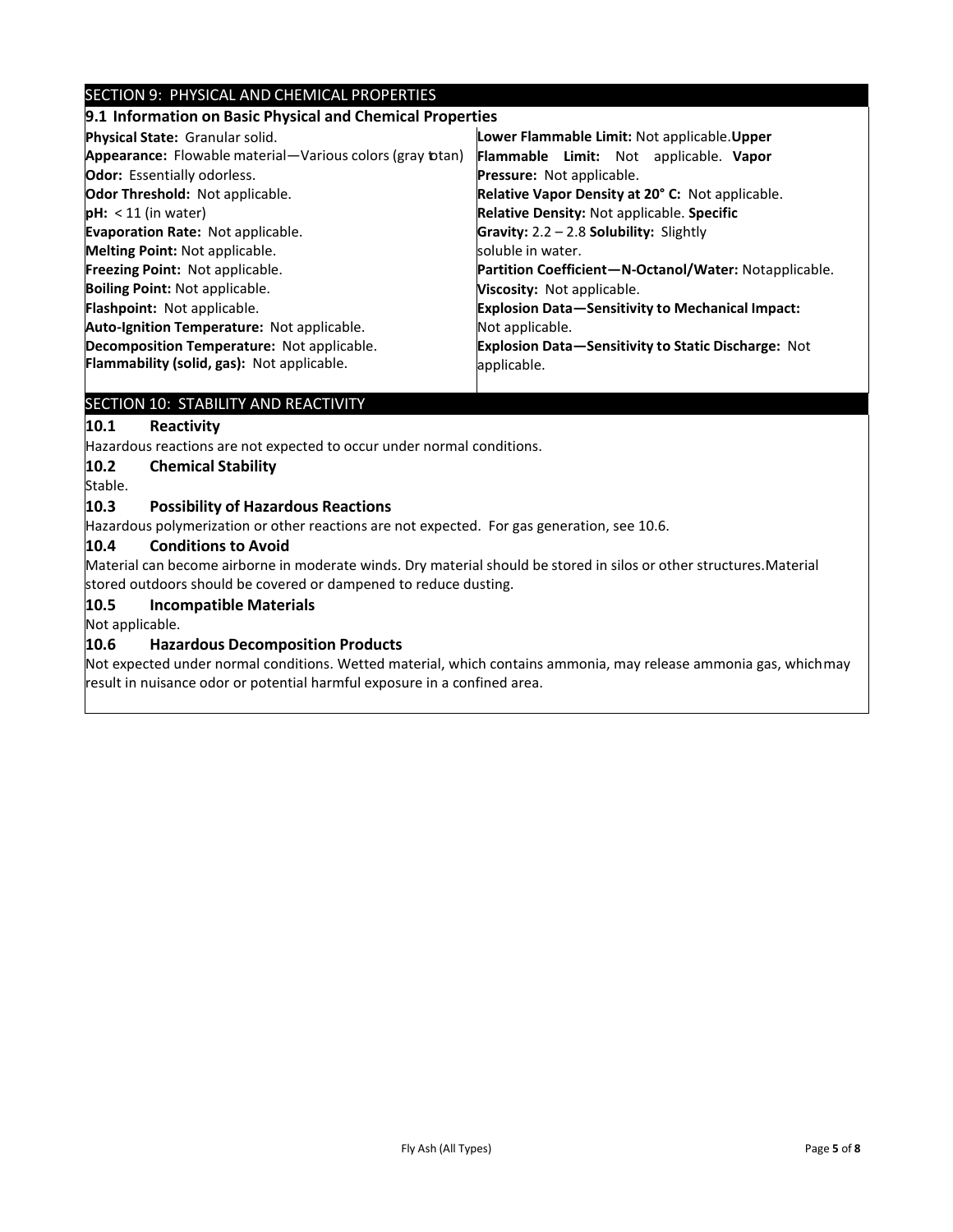# SECTION 11: TOXCOLOGICAL INFORMATION

# **11.1 Likely Routes of Exposure**

**Skin Contact:** Material may irritate unprotected skin.

**Eye Contact:** Material may cause serious irritation of unprotected eyes.

**Inhalation:** Respirable dust may be generated that if inhaled, can cause respiratory system irritation. Prolonged orrepeated inhalation exposure may cause chronic respiratory illness, including silicosis and cancer.

**Ingestion:** Not expected to be an exposure route of concern.

### **11.2 Symptoms Related to Physical, Chemical, and Toxicological Characteristics**

**Immediate Effects:** Irritation of skin, eyes, and respiratory tract due to dust inhalation or exposure of eyes and skinto material.

**Delayed and Chronic Effects:** Inhalation of dust on a prolonged or repeated basis may result in chronic lung disease or silicosis, and may also result in lung cancer.

### **11.3 Numerical Measures of Toxicity**

The acute and chronic effects of exposure to this product's dust have not been quantified.

## **11.4 Carcinogenicity**

The ingredient quartz, also known as crystalline silica, has been determined to be carcinogenic by the International Agency for Research on Cancer (IARC) and the National Toxicology Program (NTP). The potential cancer (H350) Hazard Class designation disclosed in Section 2 is conservative and based on the percentage of crystalline silica in this mixture product. Toxicological studies conducted on fly ash materials, including oral and inhalation repeated dose, as well as mutagenicity have shown no evidence of carcinogenic effects that, except for numerical percentage of crystalline silica and other potential carcinogenic substances included in OSHA GHHCS Guidance, classification as acarcinogen is not required. Reference: *American Coal Ash Association Safety Data Sheet Guidance Document*, May 2015.

# SECTION 12: ECOLOGICAL INFORMATION

## **12.1 Toxicity**

No additional information available.

### **12.2 Persistence and Degradability**

Not available.

### **12.3 Bioaccumulative Potential**

Not available.

### **12.4 Mobility in Soil**

Not available.

### **12.5 Other Adverse Effects**

Not available.

### SECTION 13: DISPOSAL CONSIDERATIONS

# **13.1 Waste Treatment Methods**

**Waste Disposal Recommendations:** Excess material should be re-used or recycled. Material as a waste is not a hazardous waste as defined by the Resource Conservation and Recovery Act (RCRA) (40 CFR 261), but waste material should be prevented from entering sewer systems, surface waters or the environment. Dispose of waste material in accordance with all local, regional, national, provincial, territorial, and international regulations.

### SECTION 14: TRANSPORT INFORMATION

## **14.1 DOT (U.S.)**

Not regulated for transport.

### **14.2 IMDG (Maritime Code)**

Not for transport.

# **14.3 IATA**

Not regulated for transport.

### **14.4 TDG (Canada)**

Not regulated for transport.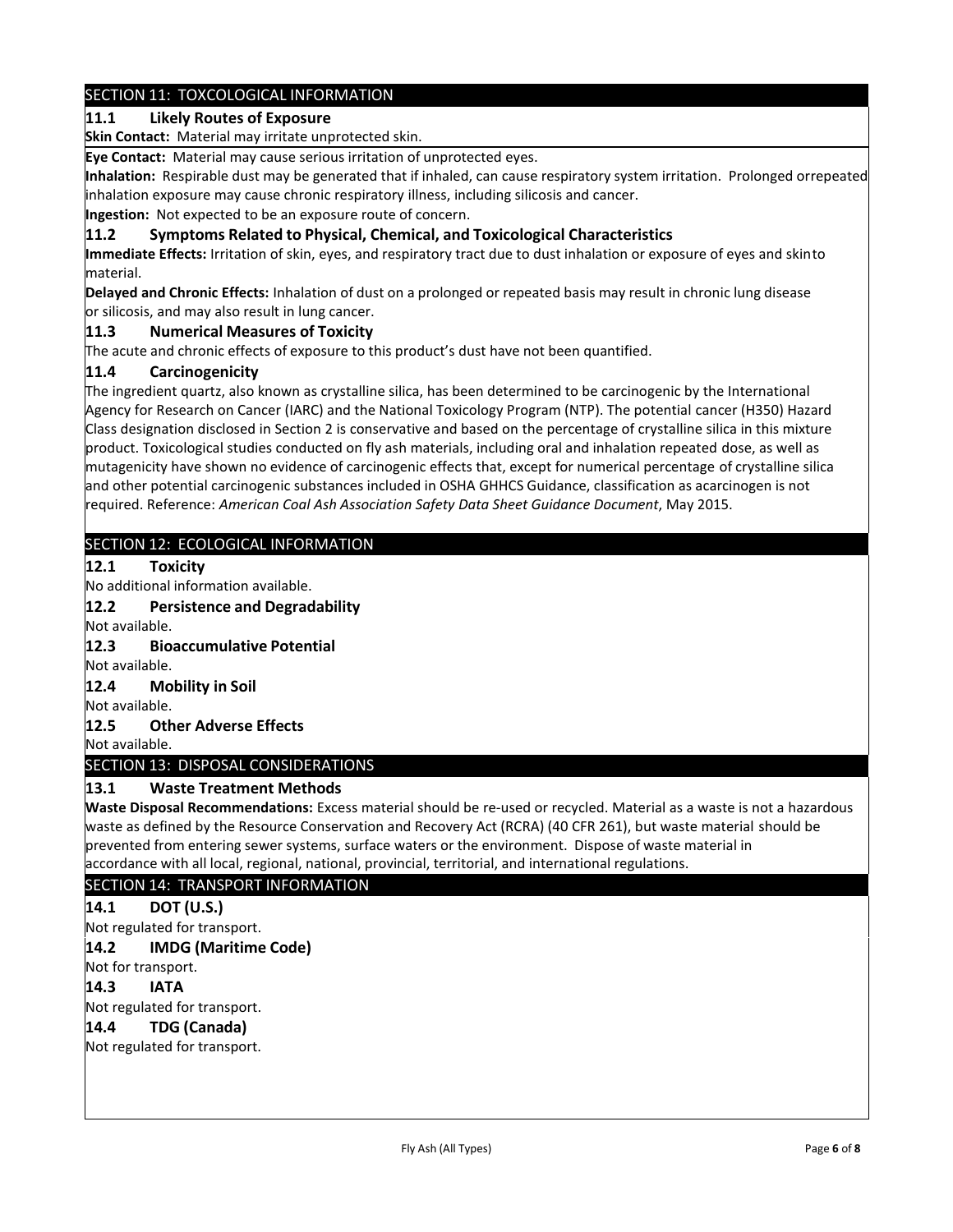|                                                                                                                                               | SECTION 15: REGULATORY INFORMATION                                                                                                                          |                                         |                                                                                                                   |                |
|-----------------------------------------------------------------------------------------------------------------------------------------------|-------------------------------------------------------------------------------------------------------------------------------------------------------------|-----------------------------------------|-------------------------------------------------------------------------------------------------------------------|----------------|
| 15.1                                                                                                                                          | <b>U.S. Federal Regulations</b>                                                                                                                             |                                         |                                                                                                                   |                |
| SARA Section 311/312 Hazard Classes (40 CFR 370)                                                                                              |                                                                                                                                                             |                                         |                                                                                                                   |                |
|                                                                                                                                               | Reporting of fly ash is required if reporting threshold (10,000 pounds) is exceeded                                                                         |                                         |                                                                                                                   |                |
|                                                                                                                                               | • Skin corrosion or irritation                                                                                                                              |                                         |                                                                                                                   |                |
|                                                                                                                                               |                                                                                                                                                             |                                         |                                                                                                                   |                |
|                                                                                                                                               | • Serious eye damage or irritation                                                                                                                          |                                         |                                                                                                                   |                |
|                                                                                                                                               | • Specific target organ toxicity (single or repeated exposure)-Respiratory                                                                                  |                                         |                                                                                                                   |                |
|                                                                                                                                               | <b>SARA Section 313 Emission Reporting</b>                                                                                                                  |                                         |                                                                                                                   |                |
|                                                                                                                                               |                                                                                                                                                             |                                         | Fly ash is not a chemical listed at Part 372.65 Trace elements should be considered in TRI reporting.             |                |
| <b>TSCA Inventory</b>                                                                                                                         |                                                                                                                                                             |                                         |                                                                                                                   |                |
|                                                                                                                                               |                                                                                                                                                             |                                         | All constituents are included on the Toxic Substances Control Act Chemical Inventory (40 CFR 720) and exempt from |                |
|                                                                                                                                               | inventory update reporting (40 CFR 710).                                                                                                                    |                                         |                                                                                                                   |                |
| 15.2                                                                                                                                          | <b>U.S. State Regulations</b>                                                                                                                               |                                         |                                                                                                                   |                |
|                                                                                                                                               | <b>State Right-to-Know Laws</b>                                                                                                                             |                                         |                                                                                                                   |                |
|                                                                                                                                               | Massachusetts, New Jersey, Pennsylvania and Rhode Island right-to-know laws.                                                                                |                                         | Fly ash contains hazardous substances subject to inventory reporting and other requirements of the                |                |
|                                                                                                                                               |                                                                                                                                                             |                                         |                                                                                                                   | <b>CAS No.</b> |
|                                                                                                                                               | Component                                                                                                                                                   | CAS No.                                 | Component                                                                                                         |                |
|                                                                                                                                               | Calcium oxide                                                                                                                                               | 1305-78-8                               | Phosphorus pentoxide<br>(or phosphorus oxide)                                                                     | 1314-56-3      |
|                                                                                                                                               | Potassium oxide                                                                                                                                             | 12136-45-7                              |                                                                                                                   |                |
|                                                                                                                                               | Silica - crystalline quartz                                                                                                                                 | 14808-60-7                              |                                                                                                                   |                |
|                                                                                                                                               | References to Table:                                                                                                                                        |                                         |                                                                                                                   |                |
|                                                                                                                                               | Massachusetts:                                                                                                                                              | 301 CMR 41, et seq. (January 16, 2015)  |                                                                                                                   |                |
|                                                                                                                                               | New Jersey:                                                                                                                                                 |                                         | New Jersey Revised Statutes 34:5A-5 (2016) and New Jersey Health Department List                                  |                |
|                                                                                                                                               | Pennsylvania:                                                                                                                                               | Title 34 Pennsylvania Code, Chapter 323 |                                                                                                                   |                |
|                                                                                                                                               | Rhode Island General Laws Title 28, Chap. 21-3 List of Chemicals<br>Rhode Island:                                                                           |                                         |                                                                                                                   |                |
|                                                                                                                                               | Note: These lists include specific chemicals and cross-references to other regulatory lists; for example, EPCRA § 313 and<br>OSHA PELs at 29 CFR 1910.1000. |                                         |                                                                                                                   |                |
|                                                                                                                                               | <b>California Proposition 65-Warning Required</b>                                                                                                           |                                         |                                                                                                                   |                |
|                                                                                                                                               | Refer to Section 2.4.                                                                                                                                       |                                         |                                                                                                                   |                |
| 15.3                                                                                                                                          | <b>Canadian WHMIS Regulations</b>                                                                                                                           |                                         |                                                                                                                   |                |
|                                                                                                                                               |                                                                                                                                                             |                                         | Crystalline silica, titanium dioxide and other fly ash constituents are hazardous materials and subject to WHMIS  |                |
| 2015.                                                                                                                                         |                                                                                                                                                             |                                         |                                                                                                                   |                |
|                                                                                                                                               | <b>Other: HMIS and NFPA</b>                                                                                                                                 |                                         |                                                                                                                   |                |
| 15.4                                                                                                                                          |                                                                                                                                                             |                                         |                                                                                                                   |                |
| HMIS:                                                                                                                                         |                                                                                                                                                             |                                         | NFPA:                                                                                                             |                |
|                                                                                                                                               |                                                                                                                                                             |                                         |                                                                                                                   |                |
| <b>HEALTH</b>                                                                                                                                 | $\ast$                                                                                                                                                      |                                         |                                                                                                                   |                |
|                                                                                                                                               |                                                                                                                                                             |                                         |                                                                                                                   |                |
| $\overline{0}$<br><b>FLAMMABILITY</b>                                                                                                         |                                                                                                                                                             |                                         | 0                                                                                                                 |                |
| PHYSICAL HAZARD<br>$\mathbf{0}$                                                                                                               |                                                                                                                                                             |                                         |                                                                                                                   |                |
|                                                                                                                                               |                                                                                                                                                             |                                         |                                                                                                                   |                |
| PERSONAL PROTECTION:                                                                                                                          |                                                                                                                                                             |                                         |                                                                                                                   |                |
| Protective goggles or safety glasses, gloves, protective clothing and<br>protective footwear. Wear respiratory protection if dust is present. |                                                                                                                                                             |                                         |                                                                                                                   |                |
|                                                                                                                                               |                                                                                                                                                             |                                         |                                                                                                                   |                |
|                                                                                                                                               |                                                                                                                                                             |                                         |                                                                                                                   |                |
|                                                                                                                                               |                                                                                                                                                             |                                         |                                                                                                                   |                |